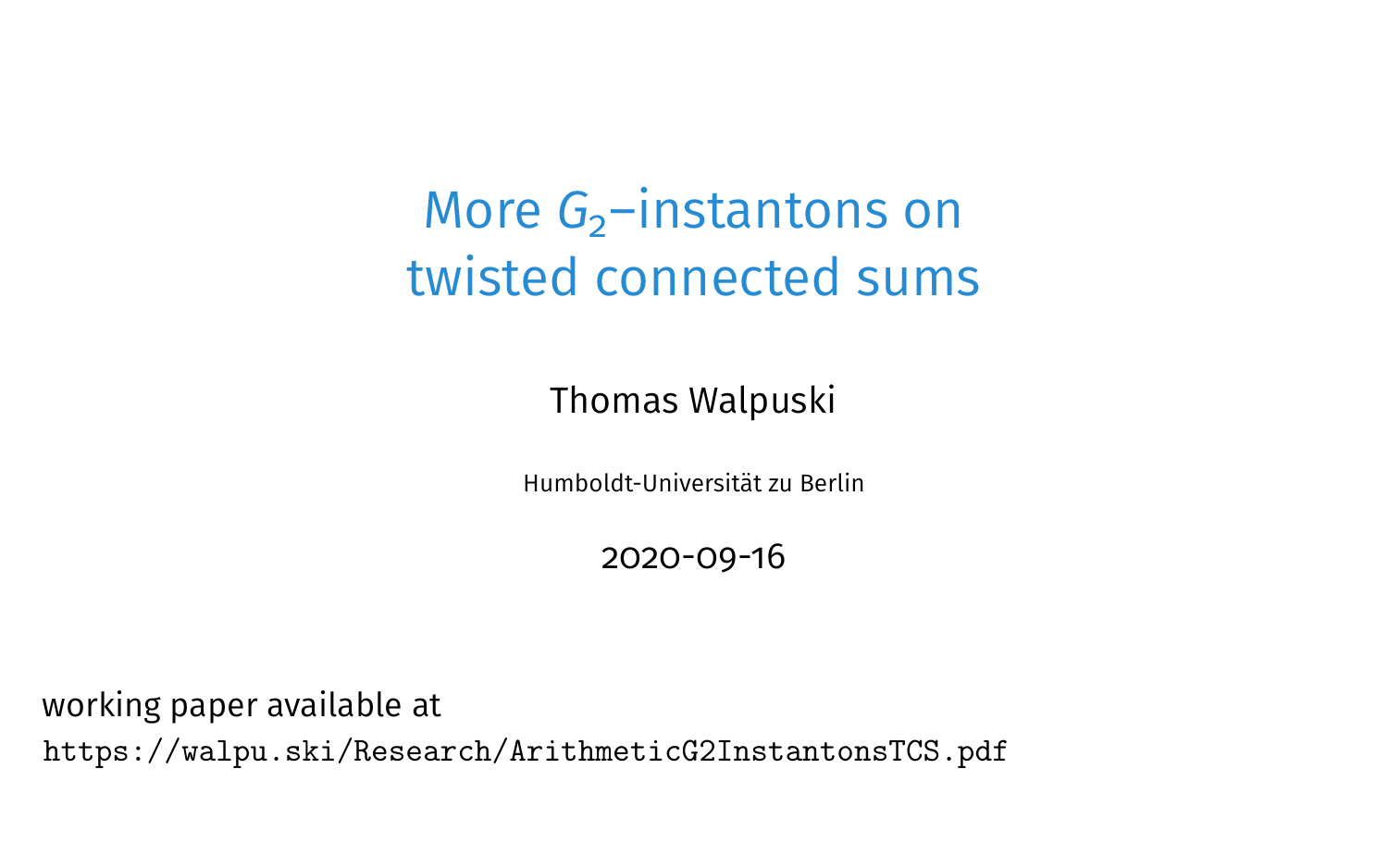### Twisted connected sums, I

The **twisted connected sum construction** produces a family of  $G_2$ –manifolds  $Y_L$  $(L \gg 1)$  given a matching pair of framed building blocks.

<sup>A</sup> **building block** (*Z*, <sup>π</sup>) consists of a smooth projective 3–fold *<sup>Z</sup>* and a projective morphism  $\pi$  :  $Z \rightarrow P^1$  such that:

- $-K_Z$  ∈ *H*<sup>2</sup>(*Z*) is primitive, and
- $Σ ≔ π*(∞)$  is a smooth *K*3 surface and  $Σ ~ ~ − K_z$ .

A **framing** of  $(Z, \pi)$  is hyperkähler structure  $\boldsymbol{\omega} = (\omega_l, \omega_j, \omega_K)$  on Σ such that  $\omega_l + i\omega_{\kappa}$  is of type (2, 0) as well as a Kähler class on *Z* whose restriction to  $\omega$ <sub>*I</sub>* + *i* $\omega$ <sub>K</sub> is of type (2, 0) as well as a Kähler class on *Z* whose restriction to  $\Sigma$  is</sub>  $[\omega_{I}]$ .

A **matching** of pair of framed building blocks  $(Z_{\pm}, \pi_{\pm}, \omega_{\pm})$  is a diffeomorphism  $r: \Sigma_+ \rightarrow \Sigma_-$  such that

$$
\mathfrak{r}^*\omega_{l,-}=\omega_{J,+},\quad \mathfrak{r}^*\omega_{J,-}=\omega_{l,+}\quad \text{and}\quad \mathfrak{r}^*\omega_{K,-}=-\omega_{K,+}.
$$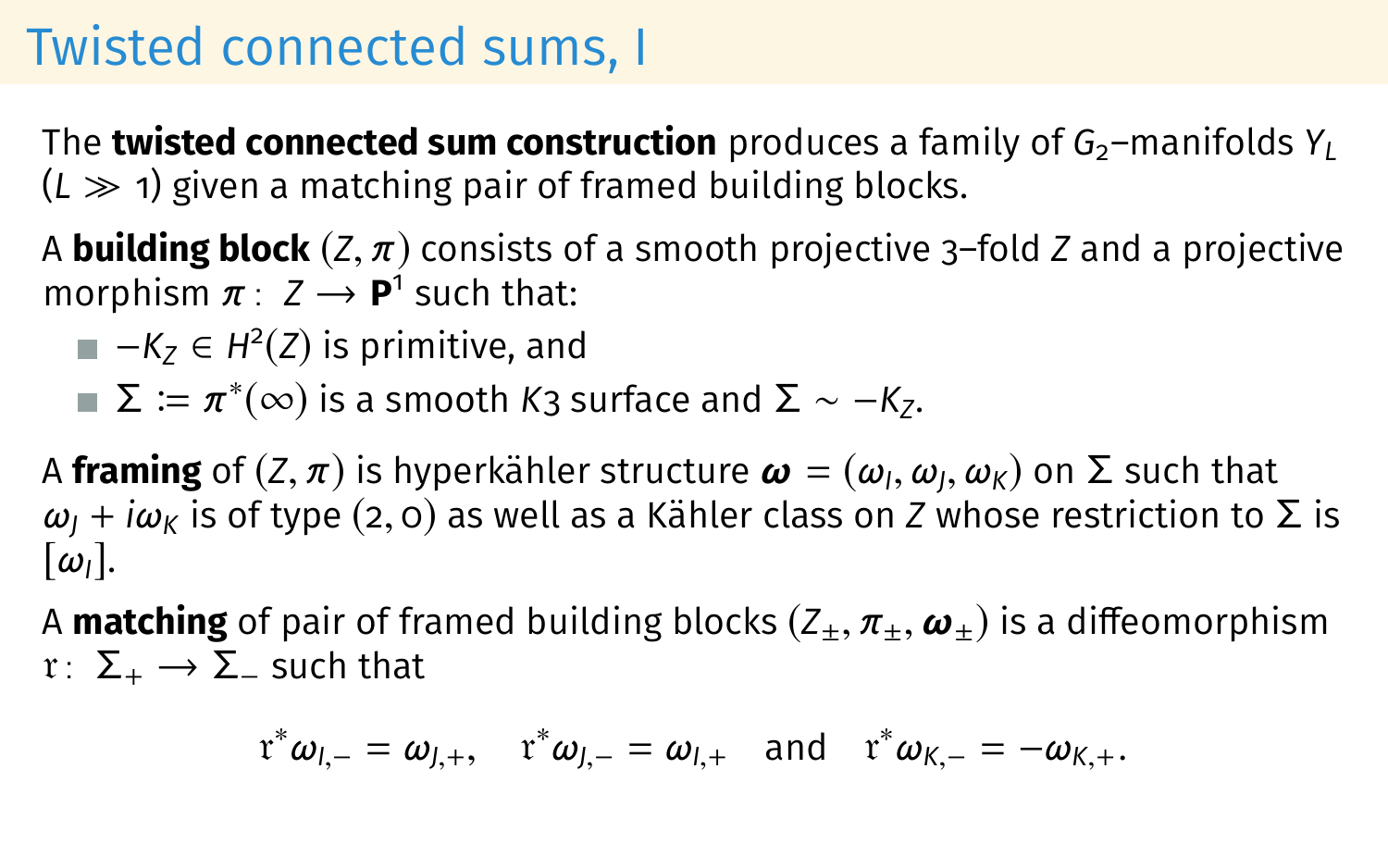### Twisted connected sums, II

Let *W* be a 3–fold with −*K<sup>W</sup>* very ample (strong Fano 3–fold). By Bertini, if |Σ<sup>0</sup> : Σ∞| is a general anti-canonical pencil, then its base-locus *C* is a smooth curve, and  $Z = B l_C W$  together with the map  $\pi : Z \to \mathbf{P}^1$  defined by the pencil is a building block with  $\pi^*(\infty) = \Sigma_{\infty}$ . Moreover, the singular fibers of  $\pi$  have only ODPs.

Matching pairs of framed building blocks (of this type) can be constructed as follows.

Let  $N_+$  be a pair of lattices. Let  $\mathcal{W}_+$  be a deformation type of pairs  $(W, h)$ consisting of a strong Fano 3–fold *W* and an isometry  $h: N_+ \cong Pic(W)$ .

Let  $Amp_+ \subset N_+ \otimes \mathbf{R}$  be an open cone such that, for every  $(W, h) \in \mathcal{W}_+$ ,  $h(Amp_+)$ lies in the ample cone of *W*.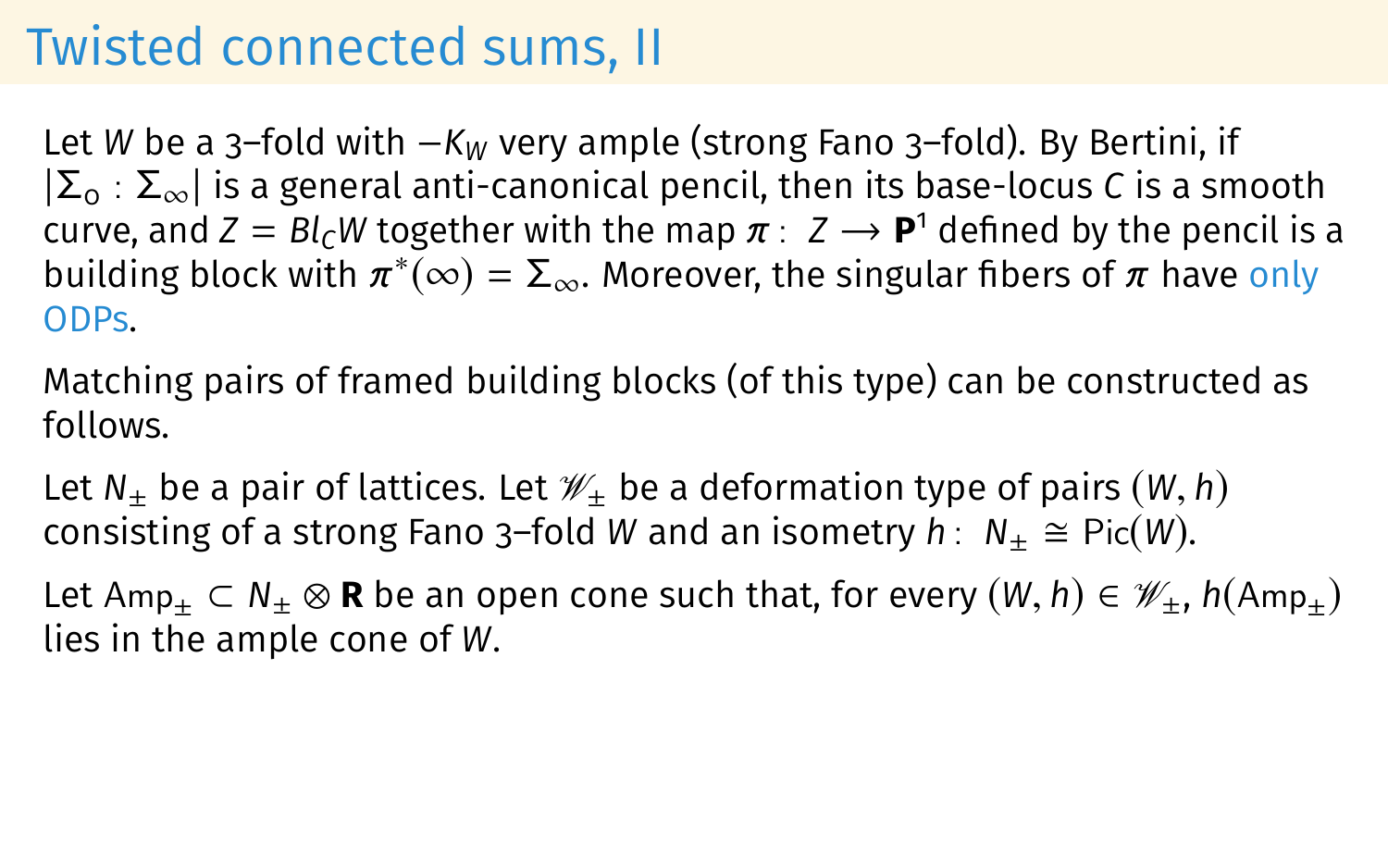#### Twisted connected sums, III

Let  $N_0 \n\subset N_+$  be a primitive sublattice. Suppose there is an orthogonal pushout *N* of  $N_±$  along  $N_0$ .  $(N_± ⊂ N, N_+ + N_− = N, N_+ ∩ N_− = N_0, N_±^⊥ ⊂ N_.$  This can be checked computationally.)

Suppose *N* is primitively embedded into the K<sub>3</sub> lattice  $L = 2E_8 + 3U$  ( $\checkmark$  if  $rk N < 11$ ).

#### Theorem (Kovalev, Corti–Haskins–Nordström–Pacini)

*Given H*<sub>±</sub> ∈ Amp<sub>±</sub> ∩ N<sub>0</sub><sup>1</sup> and  $\varepsilon >$  0, there are a pair  $(W_{\pm}, h_{\pm}) \in \mathcal{W}_{\pm}$ , a smooth<br>Σ + ∈ l−K<sub>W</sub> l, a hyperkähler structure  $\boldsymbol{\omega}_+$  on Σ +, and a hyperkähler rotation Σ<sup>±</sup> ∈ |−*KW*<sup>±</sup> |*, a hyperkähler structure* ω<sup>±</sup> *on* Σ±*, and a hyperkähler rotation*  $r: (\Sigma_+, \omega_+) \to (\Sigma_-, \omega_-)$  such that  $r_* \circ h_+(N_0) = h_-(N_0)$ . Moreover,  $d(\langle H_{\pm} \rangle, \langle [\omega_{l,\pm}] \rangle) \leq \varepsilon.$ 

After choosing further general anti-canonical divisors, this yields matching pairs of framed building blocks.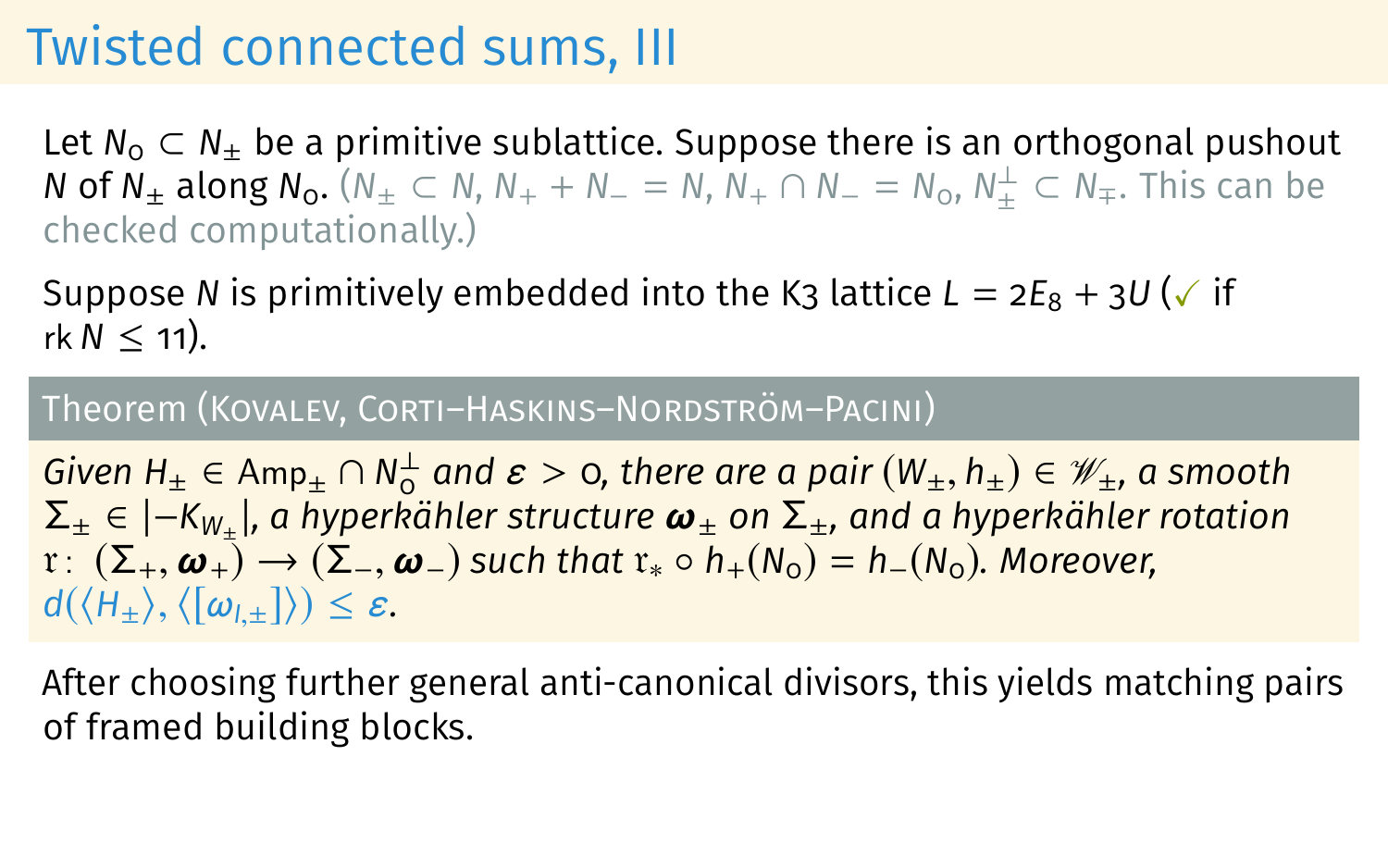## *G*2–instantons on twisted connected sums, I

#### Theorem (Sá Earp–W.)

*Let*  $(Z_+, \pi_+, \omega_+)$  *be a matching pair of framed building blocks. Let*  $\mathscr{E}_+ \to Z_+$  *be holomorphic vector bundles of rank r such that:*

- E±|Σ<sup>±</sup> *is* <sup>µ</sup>*–stable with respect to* [ω*<sup>I</sup>*,±]*. Denote the corresponding ASD instanton by*  $A_{\infty,+}$ *.*
- **■** *There is an isomorphism of smooth vector bundles*  $\overline{r}: E_{+}|_{\Sigma_{+}} \rightarrow E_{-}|_{\Sigma_{-}}$  $\alpha$  *covering* r *with*  $\overline{r}^* A_{\infty,-} = A_{\infty,+}$ .
- $\blacksquare$   $\mathscr{E}_+$  has no infinitesimal deformations fixing the restriction to  $\Sigma_+$ :

$$
H^1(Z_{\pm}, \mathscr{E}nd(\mathscr{E}_{\pm})(-\Sigma_{\pm})) = 0.
$$

*A transverse intersection condition holds.*

*Then there is an unobstructed irreducible*  $PU(r)$  *G*<sub>2</sub>–instanton on Y<sub>*L*</sub> (*L*  $\gg$  1) *constructed out of*  $\mathscr{E}_+$ .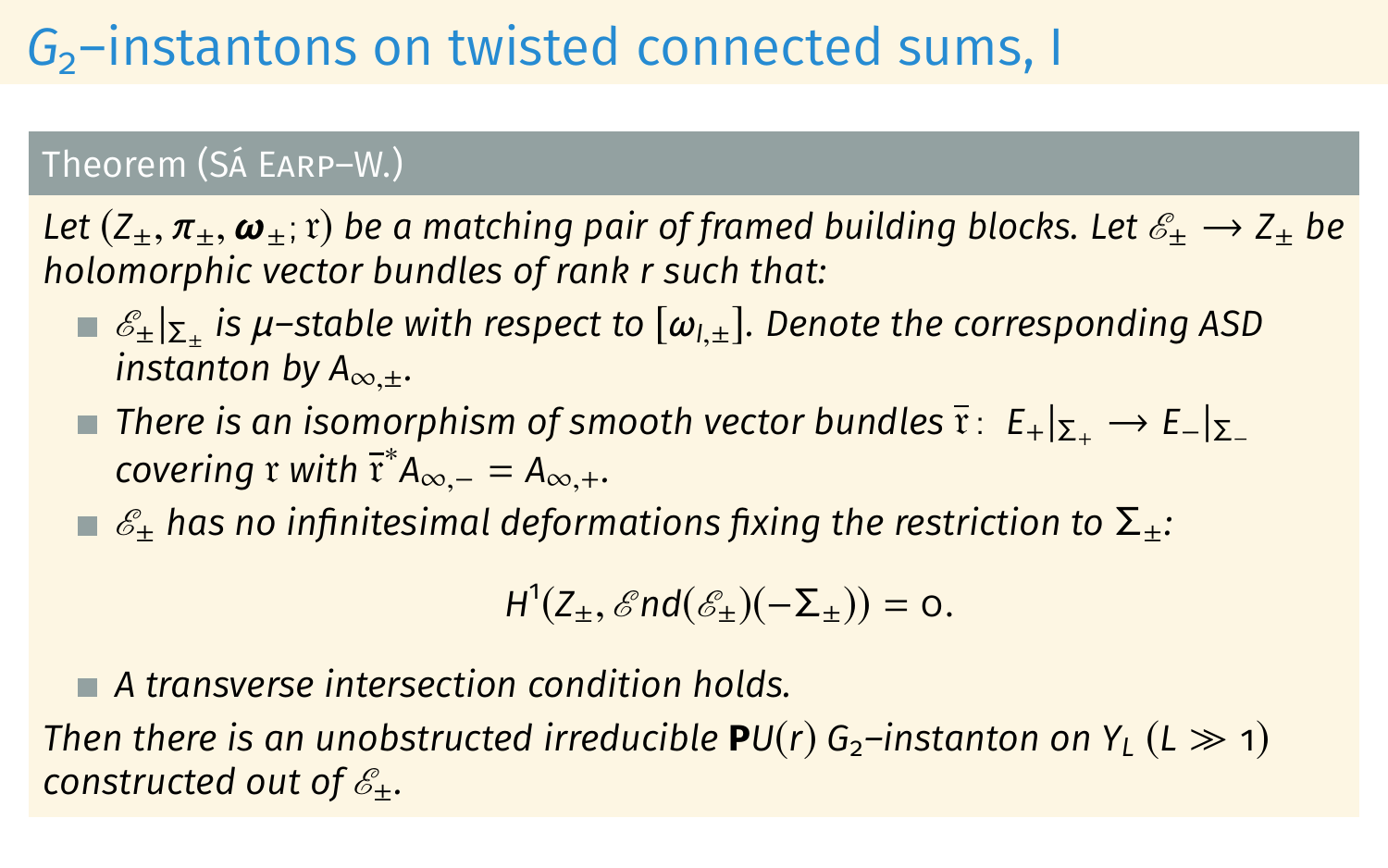### *G*<sub>2</sub>–instantons on twisted connected sums, II

Combining the theorem with results due to Donaldson and Mukai yields:

#### Corollary ("rigid case")

*Let*  $(Z_+, \pi_+, \omega_+; r)$  *be a matching pair of framed building blocks. Let*  $\mathscr{E}_+ \to Z_+$  *be holomorphic vector bundles of rank r such that:*

$$
\blacksquare \mathscr{E}_{\pm} |_{\Sigma_{\pm}} \text{ is } \mu\text{-stable with respect to } [\omega_{l,\pm}].
$$

$$
\mathbf{r}^*c_1(\mathscr{E}_-|_{\Sigma_-})=c_1(\mathscr{E}_+|_{\Sigma_+}) \text{ and } r^*c_2(\mathscr{E}_-|_{\Sigma_-})=c_2(\mathscr{E}_+|_{\Sigma_+}).
$$

 $\mathscr{E}_\pm$  and  $\mathscr{E}_\pm|_{\mathsf{\Sigma}_\pm}$  both are infinitesimally rigid:

 $H^1(Z_\pm, \mathscr{E}nd(\mathscr{E}_\pm)) = 0$  and  $H^1(\Sigma_\pm, \mathscr{E}nd(\mathscr{E}_\pm|_{\Sigma_\pm})) = 0.$ 

*Then there is an unobstructed irreducible*  $PU(r)$  *G*<sub>2</sub>–instanton on  $Y_l$  (*L*  $\gg$  1) *constructed out of*  $\mathscr{E}_+$ .

There are only two examples of  $G_2$ –instantons constructed using the gluing theorem in the literature (W., MENET-NORDSTRÖM-SÁ EARP).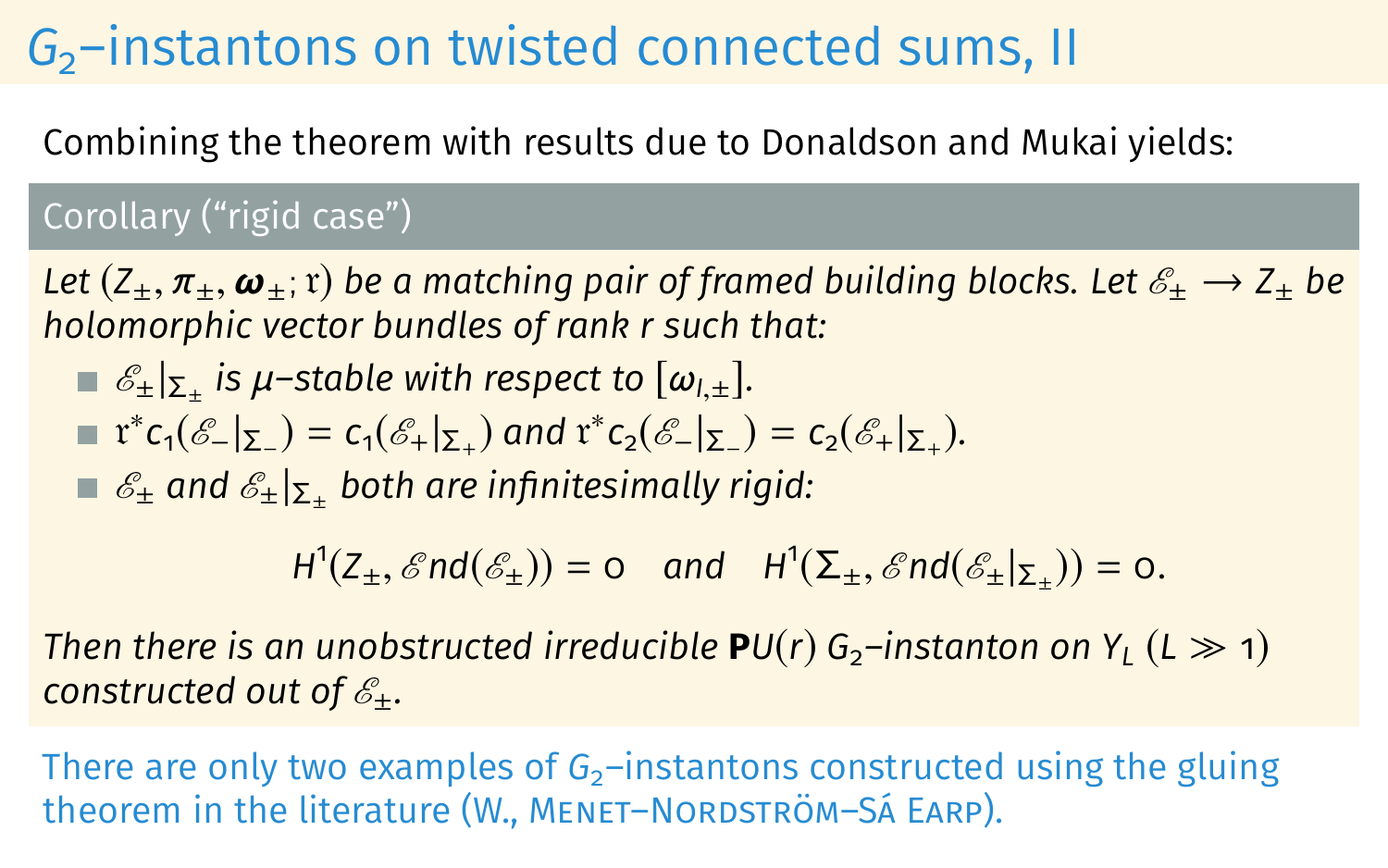## Finding examples, I

Let  $v = (r, B, s) \in \{2, 3, ...\} \times N_0 \times \mathbb{Z}$  and let  $H_+$  be  $\pi_+$ -ample. Consider the relative moduli problem of sheaves over  $Z_{\pm} \rightarrow P^1$  with Mukai vector *v* (rk = r,  $c_1 = B$ ,  $\gamma = r + s$ ) and subject to some condition (here: *H*<sub>+</sub>–Gieseker stability). Suppose that a corresponding fine moduli space  $\rho_{\pm}$ :  $M_{\pm} \rightarrow$  **P**<sup>1</sup> exists ( $\checkmark$  *r*, *s* coprime). coprime).

In this situation, the conditions of the gluing theorem translate to conditions on sections  $s_{\pm}$  of  $\rho_{\pm}$ :  $M_{\pm} \rightarrow P^1$ :

- **■**  $s_{+}(\infty)$  are  $\mu$ -stable ( $\rightsquigarrow$  ASD instanton  $A_{\infty}$   $+$ ).
- r <sup>∗</sup>*A*∞,<sup>−</sup> is gauge-equivalent to *<sup>A</sup>*∞,+.
- $s_{\pm}(b)$  is a vector bundle for every  $b \in \mathbf{P}^1$ .
- **■**  $s_+$  admits no infinitesimal deformations fixing  $s_+(\infty)$ .
- A transverse intersection condition at  $\infty$  holds.

The strategy is to find cases where  $M_{+}$  can be understood very well.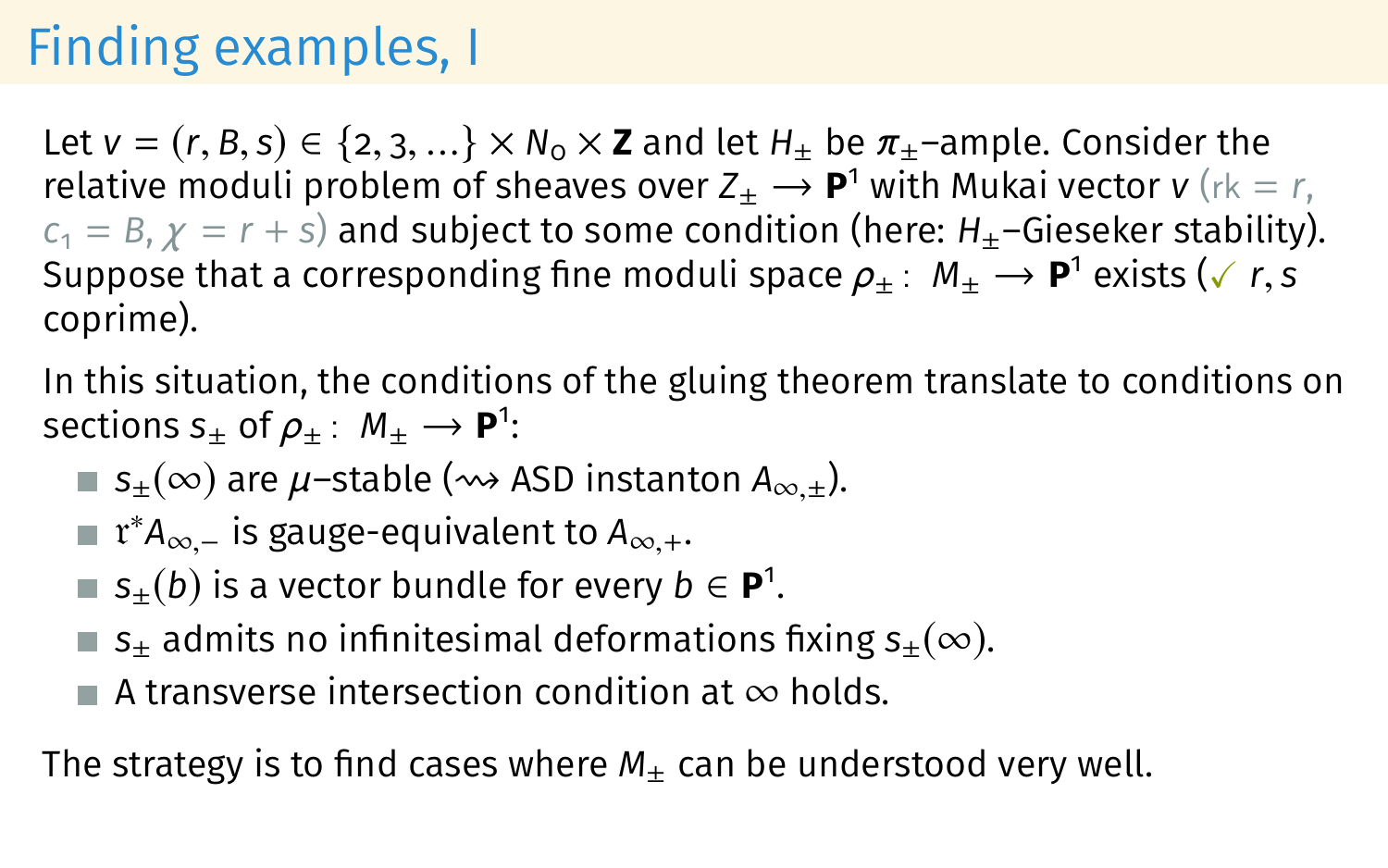## Finding examples, II

#### The relative dimension of  $M_{\pm}$  is  $2 + v^2 = 2 + B^2 - 2rs$ .

#### Theorem (Kuleshov, Mukai, Thomas, Bridgeland–Maciocia, ...)

*Suppose that the fibers of Z<sub>+</sub> have at worst RDP singularities.* 

- *If*  $v^2 = -2$  and r, s coprime, then  $M_{\pm} = \mathbf{P}^1$  and it parametrizes vector bundles.<br>If  $v^2 = 0$  and r, s coprime, then M, is a building block, and smooth (singular)
- *If*  $v^2 = o$  and r, *s* coprime, then  $M_+$  *is a building block, and smooth (singular)* **points of the fibers parametrize vector bundles** (reflexive sheaves).

#### Proposition

*Let ε* be an H- $\mu$ -semistable sheaf on  $\Sigma$  with Mukai vector v = (r, B, s). If r and *the divisibility* of *B* are coprime and, for every *x* ∈ *H*<sup>1,1</sup>(Σ, **Z**) perpendicular to H,

$$
x^2 \le -\frac{1}{4}r^2(2r^2 + v^2),
$$

*then ℰ is H-µ-stable.*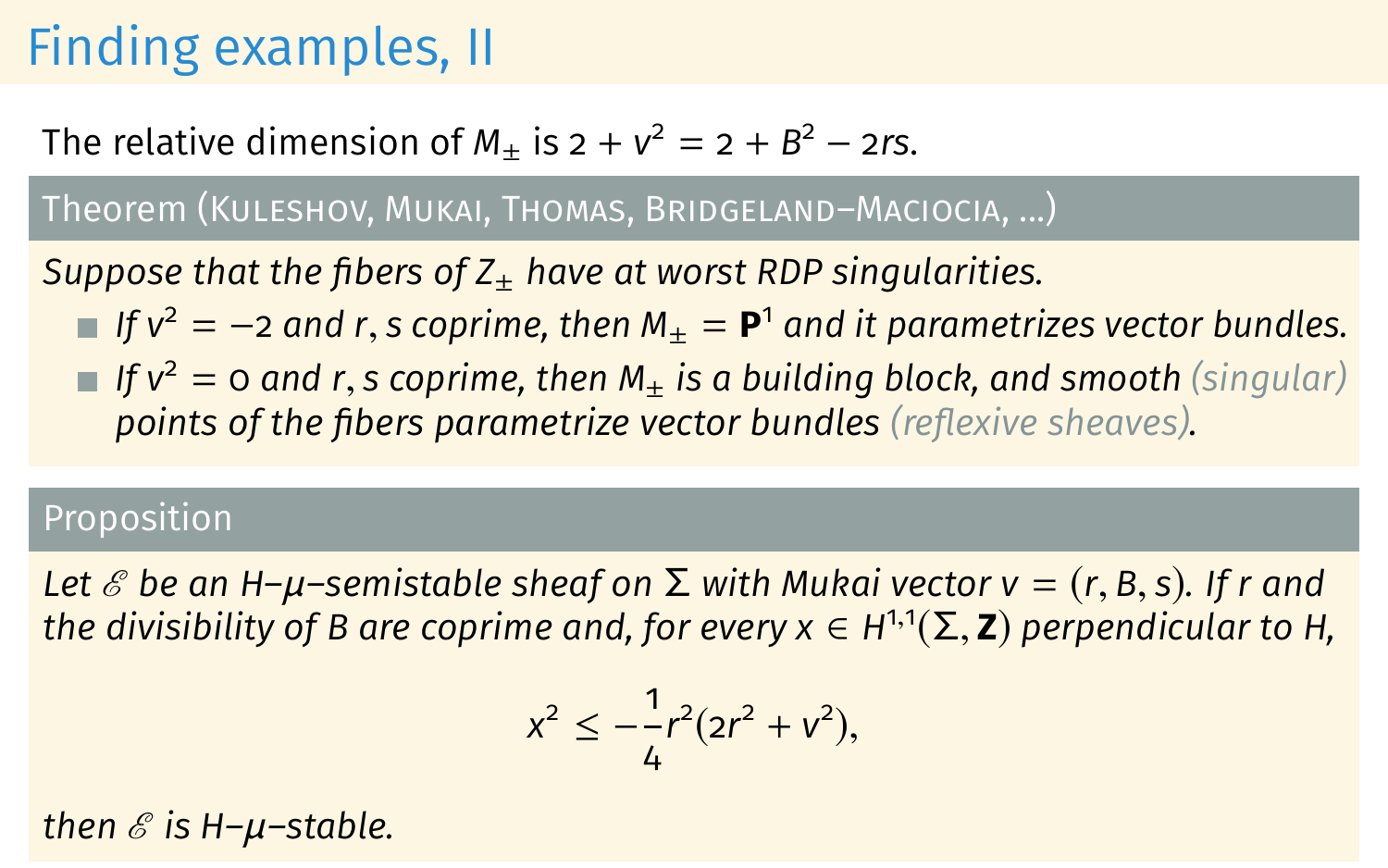### Finding examples, III

#### Corollary

*Let*  $N_0$ ,  $N_+$ ,  $N$ ,  $\mathcal{W}_+$ ,  $Amp_+$ , ... *be as before. Let* 

*H*<sub>±</sub> ∈ Amp<sub>±</sub> ∩ *N*<sup>⊥</sup><sub>0</sub> and *v* = (*r*, *B*, *s*) ∈ {2, 3, . . .} × *N*<sub>0</sub> × **Z** 

*such that the following hold:*

 $B^2 = 2(rs - 1)$  *(that is: v*<sup>2</sup> = -2*)*,

*r and the divisibility of B are coprime, r and s are coprime; and* ■ *for every non-zero*  $x \in N_+$  *perpendicular to H<sub>+</sub>,* 

(\*) 
$$
x^2 < -\frac{1}{2}r^2(r^2 - 1).
$$

*Then there is a matched pair of framed building blocks constructed as before and an irreducible and unobstructed*  $PU(r)$  *G*<sub>2</sub>–*instanton on Y<sub>1</sub></sub> (L*  $\gg$  *1).*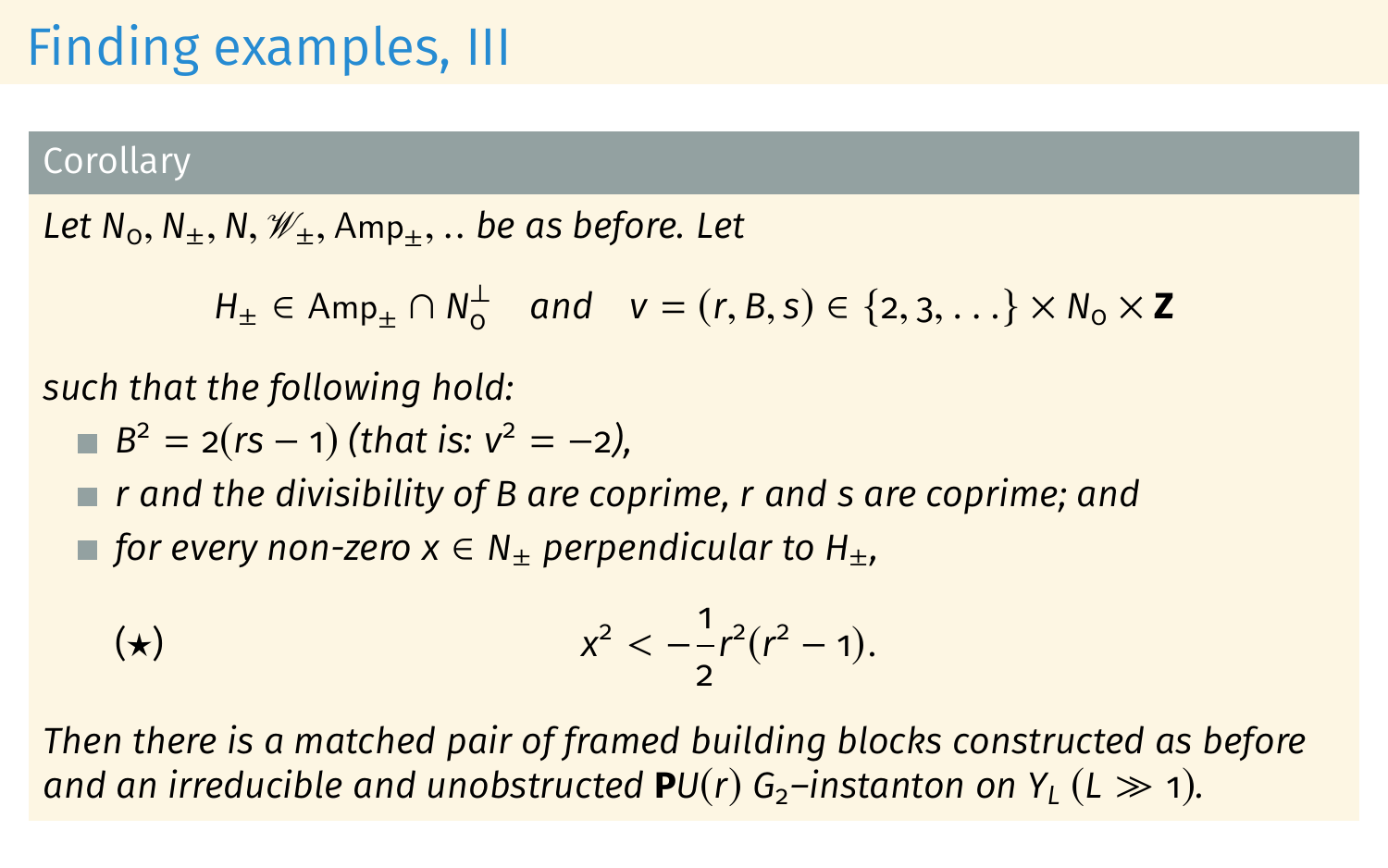### Finding examples, IV

The input required by the corollary can be found by brute-force computer search given Pic and a reasonably large choice of Amp for all strong Fano 3–folds  $(b<sub>2</sub> < 3):$ 

- 1 Choose suitable  $v = (r, B, s)$  with  $v^2 = -2$ , *r* and the divisibility of *B* coprime, and *r* and *s* coprime. and *r* and *s* coprime.
- 2 Check whether orthogonal pushout of  $N_+$  along  $N_0 = \langle B \rangle$  exists.
- <sub>3</sub> Try to find  $H_{\pm} \in \mathsf{Amp}_{\pm} \cap N^{\perp}_{0}$  such that condition  $(\star)$  holds.

After about 3 days of computation on my laptop, I found 298 new examples. Here are some statistics:

r 2 3 4 5 6 7 8 13 17 19 # 23 43 6 16 1 181 3 2 22 1

More statistics and the Python/Sage code are in <walpu.ski/Research/ArithmeticG2InstantonsTCS.pdf>.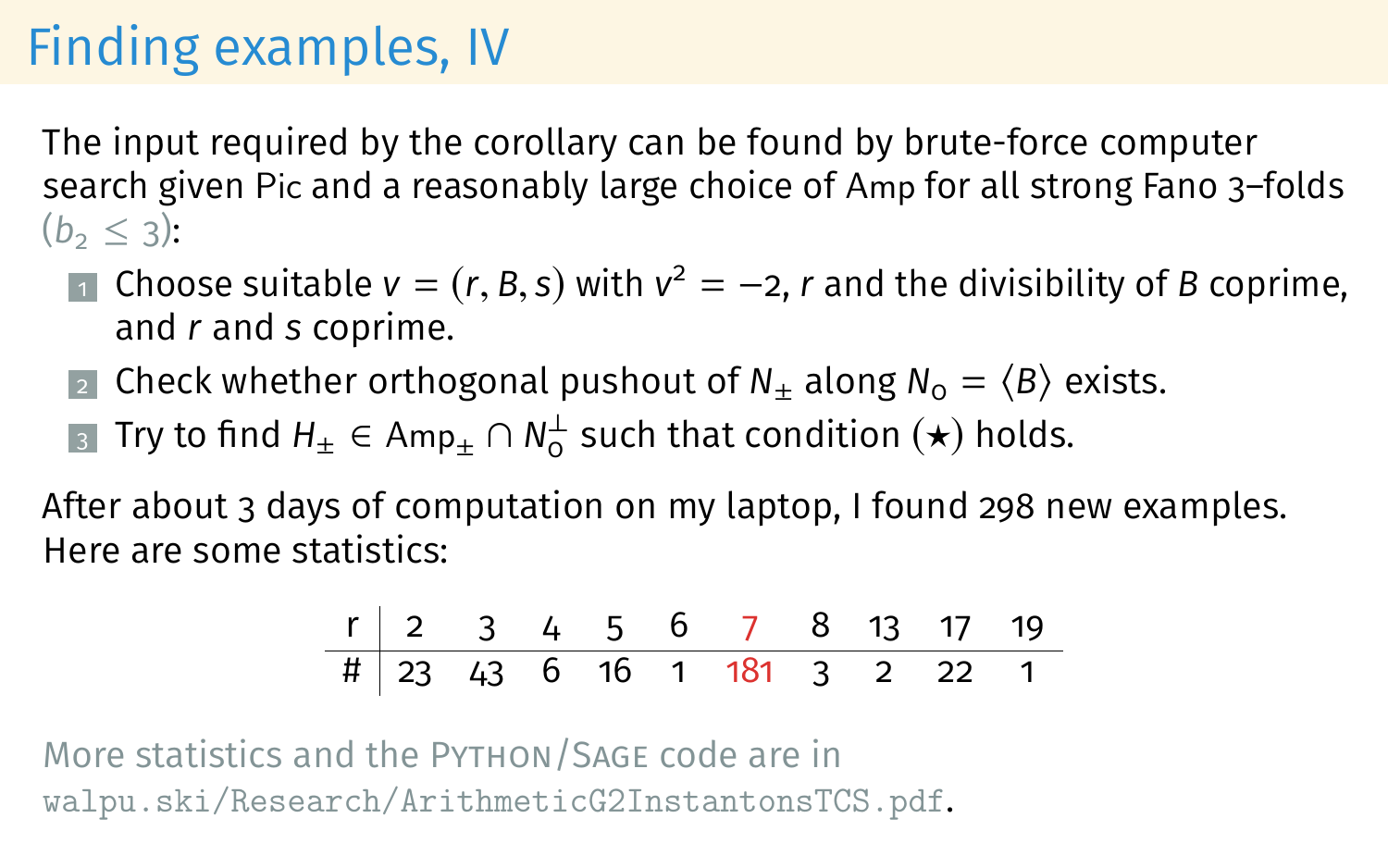# Further directions:  $v^2 = 0$ , I

**Suppose** that *v* and  $H_+$  such that  $M_+ \cong Z_+$  and such that the fiber over  $\infty$ parametrizes  $\mu$ –stable bundles.

Since  $Z_{\pm} = Bl_{C_{\pm}}W_{\pm}$ , it contains  $\mathbf{P}^1 \times C_{\pm}$  and every point  $p \in C_{\pm}$  defines a section of  $\pi_{\pm}$ :  $Z_{\pm} \rightarrow P^1$ . Every transverse intersection point r( $C_{+}$ )  $\cap C_{-}$  gives rise to a pair of sections satisfying the matching and transverse intersection condition; hence, it induces a G<sub>2</sub>-instanton over Y<sub>*L*</sub>.

The same pair of sections also yield an associative in *Y<sup>L</sup>* (cf. work in progress by Nordström–Rodríguez Díaz–Sá Earp).

NIKULIN gives arithmetic conditions on  $v$  for the smooth **fibers** of  $M_{+}$  to be isomorphic to smooth **fibers** of  $Z_{+}$ . In some cases, Tyurin explains these isomorphism geometrically via the Serre correspondence and certain constructions on holomorphic vector bundles.

Its remains to work out in which cases Nikulin's isomorphism can be made global, and to find examples satisfying the required arithmetic conditions.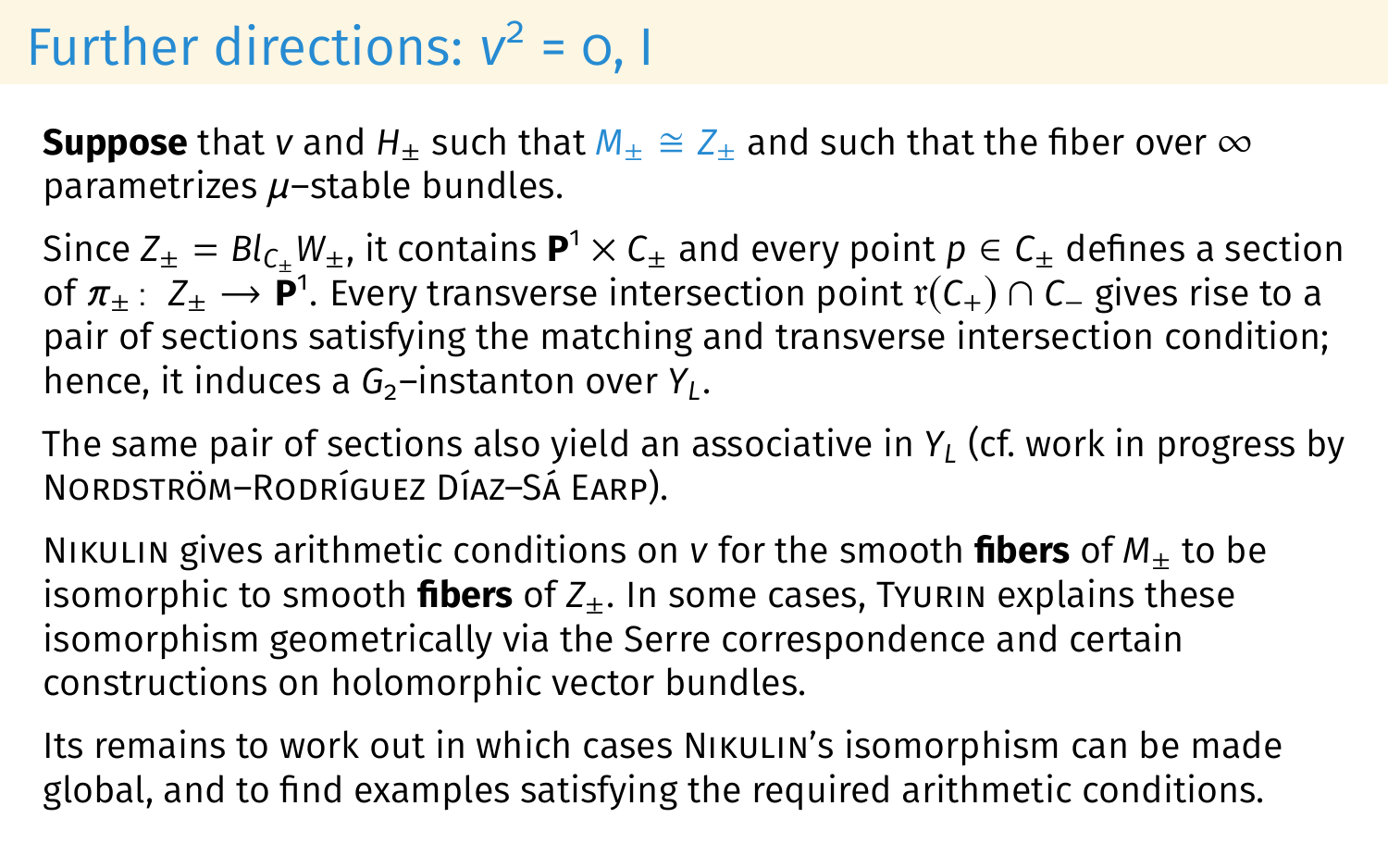# Further directions:  $v^2 = 0$ , II

**Suppose**, more generally, that *v* and  $H_+$  such that the fiber over  $\infty$  parametrizes  $\mu$ -stable bundles.

Jun Li and Le Potier construct two natural line bundles  $\mathscr{L}_0$  and  $\mathscr{L}_1$  on (the smooth fibers of)  $M_\pm.$  For  $k\gg$  1,  $\mathscr{L}_0\otimes\mathscr{L}_1^k$  is relatively ample. If the fiber over *b* ∈ **P**<sup>1</sup> is smooth and parametrizes  $\mu$ –stable bundles, then the restriction of  $\mathcal{L}_1$ to that fiber is ample and the induced metric agrees with the Weil–Petersson metric *gWP* on the ASD moduli space (up to scale).

A matching of r of  $\Sigma_{+}$  induces a matching of the corresponding moduli spaces of ASD instantons with the Weil–Petersson hyperkähler structure. **If**  $\mathscr{L}_1$  **is relatively ample**, then we can form the dual twisted connected sum  $\hat{Y}_L$  with building blocks  $M_{+}$ .

There is a correspondence between (certain) associatives in  $\hat{Y}_L$  and (certain) *G*2–instantons on *Y<sup>L</sup>* (and vice versa).